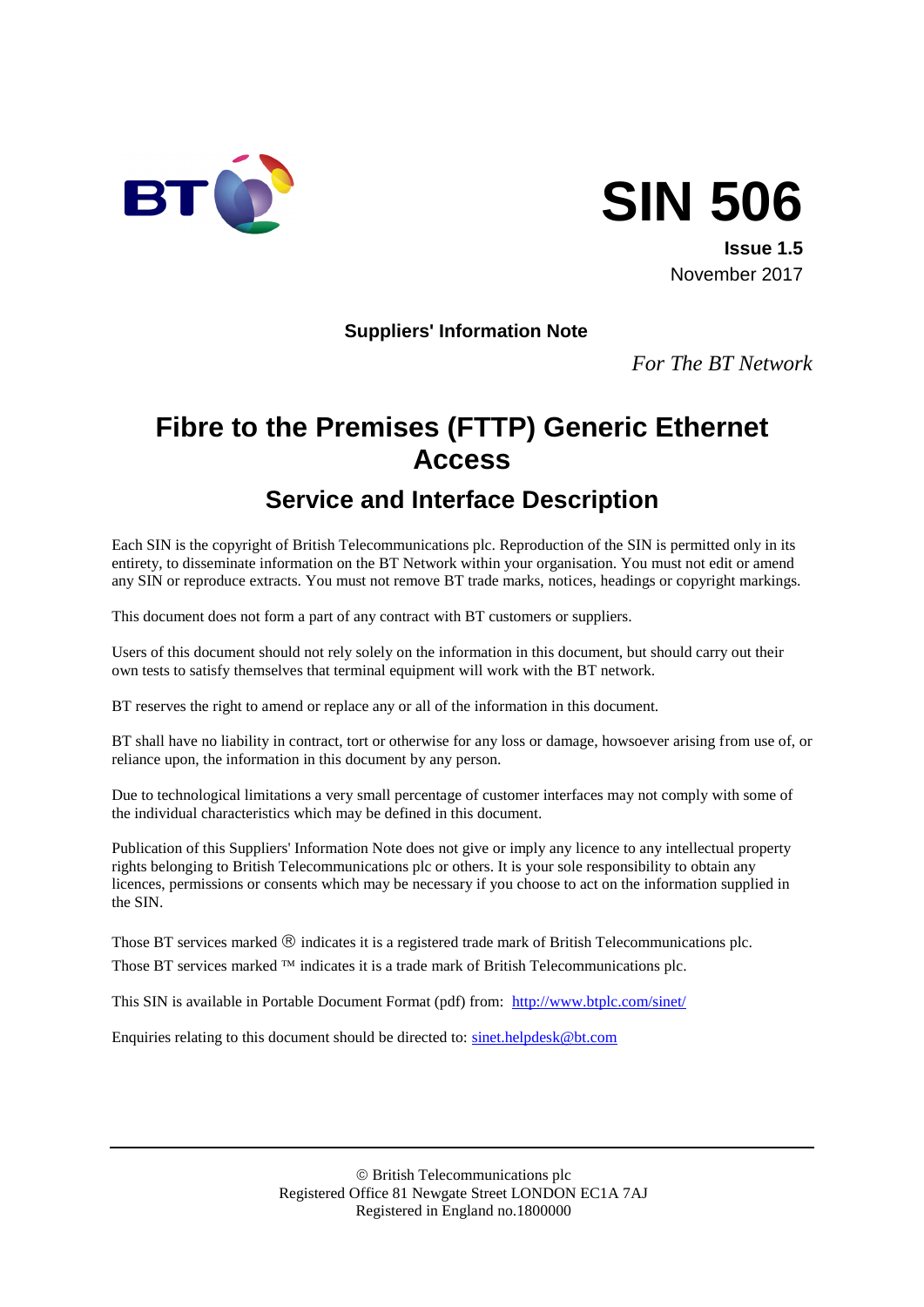| 1.     |  |
|--------|--|
| 1.1    |  |
| 1.2    |  |
| 1.3    |  |
| 2.     |  |
| 2.1    |  |
| 2.1.1  |  |
| 2.1.2  |  |
| 2.1.3  |  |
| 2.1.4  |  |
| 2.1.5  |  |
| 2.1.6  |  |
| 2.1.7  |  |
| 2.1.8  |  |
| 2.1.9  |  |
| 2.1.10 |  |
| 2.1.11 |  |
| 2.2    |  |
| 2.2.1  |  |
| 2.2.2  |  |
| 2.2.3  |  |
| 2.2.4  |  |
| 2.3    |  |
| 2.3.1  |  |
| 2.3.2  |  |
| 2.3.3  |  |
| 2.3.4  |  |
| 2.3.5  |  |
| 2.3.6  |  |
| 3.     |  |
| 4.     |  |
| 5.     |  |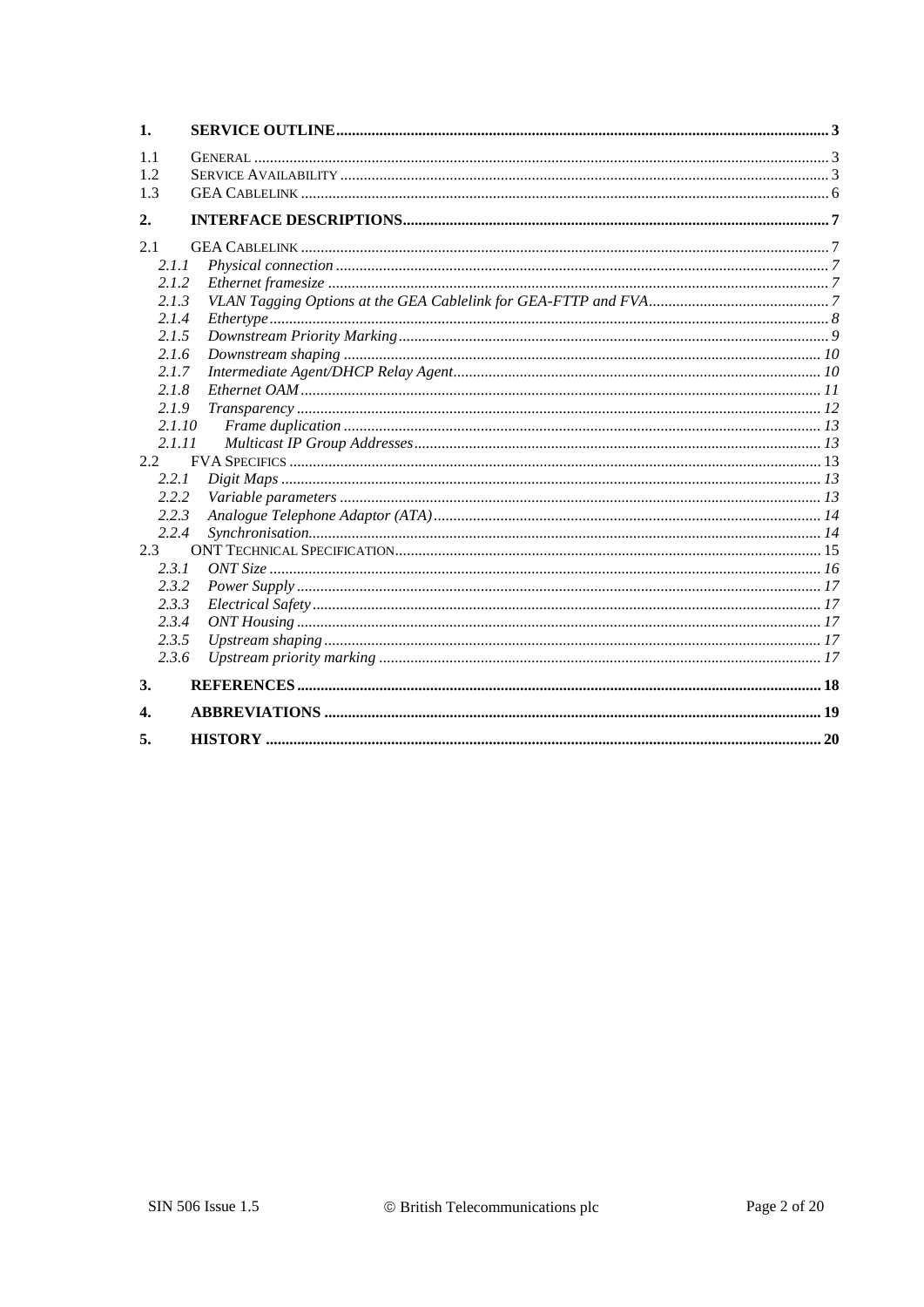#### **1. Service Outline**

#### **1.1 General**

Openreach will provide the Generic Ethernet Access/Fibre to the Premises (GEA-FTTP) and Fibre Voice Access (FVA) products, part of Openreach's Next Generation Access (NGA) portfolio, over a shared passive fibre optic infrastructure. .

This Suppliers' Information Note (SIN) provides details relevant to CPs regarding connectivity and interfaces.

It should be noted that the information contained within this SIN might be subject to change due to either the results of BT developments, or due to feedback from customers. Please check with the<http://www.btplc.com/sinet/> site to ensure you have the latest version of this document.

Further information regarding the product trial and pilot product launch can be obtained by contacting your Openreach Commercial Business Manager.

#### <span id="page-2-0"></span>**1.2 Service Availability**

GEA-FTTP will provide an 'always on' Virtual LAN (VLAN) between the Optical Line Termination (OLT) equipment in a BT exchange and each Optical Network Termination (ONT) device in the End User premises. This 'VLAN' will be able to carry data communication signals after the CP has successfully ordered service for delivery to its End User(s).

GEA-FTTP Brownfield will consist of:

 Physical network connectivity between the end user premises and the Openreach point of handover to CP networks (GEA 'lit fibre' circuit)

|  | • A 'Data Port' Ethernet VLAN offering the following bandwidths in Mbit/s: |  |  |  |  |  |  |  |
|--|----------------------------------------------------------------------------|--|--|--|--|--|--|--|
|--|----------------------------------------------------------------------------|--|--|--|--|--|--|--|

| <b>Product</b>         | <b>Downstream</b><br>Peak | <b>Downstream</b><br><b>Prioritised</b> | <b>Upstream Peak</b> | <b>Upstream</b><br><b>Prioritised</b> |
|------------------------|---------------------------|-----------------------------------------|----------------------|---------------------------------------|
| GEA-FTTP 40/2          | 40                        | 15                                      | NA                   | 2                                     |
| GEA-FTTP 40/10         | 40                        | 15                                      | NA.                  | 10                                    |
| GEA-FTTP 40/15         | 40                        | 20                                      | <b>NA</b>            | 15                                    |
| GEA-FTTP 55/10         | 55                        | 20                                      | NA                   | 10                                    |
| <b>GEA-FTTP 80/20</b>  | 80                        | 30                                      | NA                   | 20                                    |
| <b>GEA-FTTP 100/15</b> | 100                       | 20                                      | NA                   | 15                                    |
| <b>GEA-FTTP 110/15</b> | 110                       | 20                                      | NA                   | 15                                    |
| <b>GEA-FTTP 100/30</b> | 100                       | 30                                      | NA                   | 30                                    |
| <b>GEA-FTTP 160/30</b> | 160                       | 110                                     | NA                   | 30                                    |
| <b>GEA-FTTP 220/20</b> | 220                       | 30                                      | NA                   | 20                                    |
| <b>GEA-FTTP 330/20</b> | 330                       | 40                                      | NA                   | 20                                    |
| <b>GEA-FTTP 330/30</b> | 330                       | 40                                      | <b>NA</b>            | 30                                    |
| <b>GEA-FTTP 330/50</b> | 330                       | 110                                     | <b>NA</b>            | 50                                    |
| GEA-FTTP 500/165       | 500                       | 220                                     | 165                  | 110                                   |
| GEA-FTTP 1000/220*     | 1000                      | 330                                     | 220                  | 110                                   |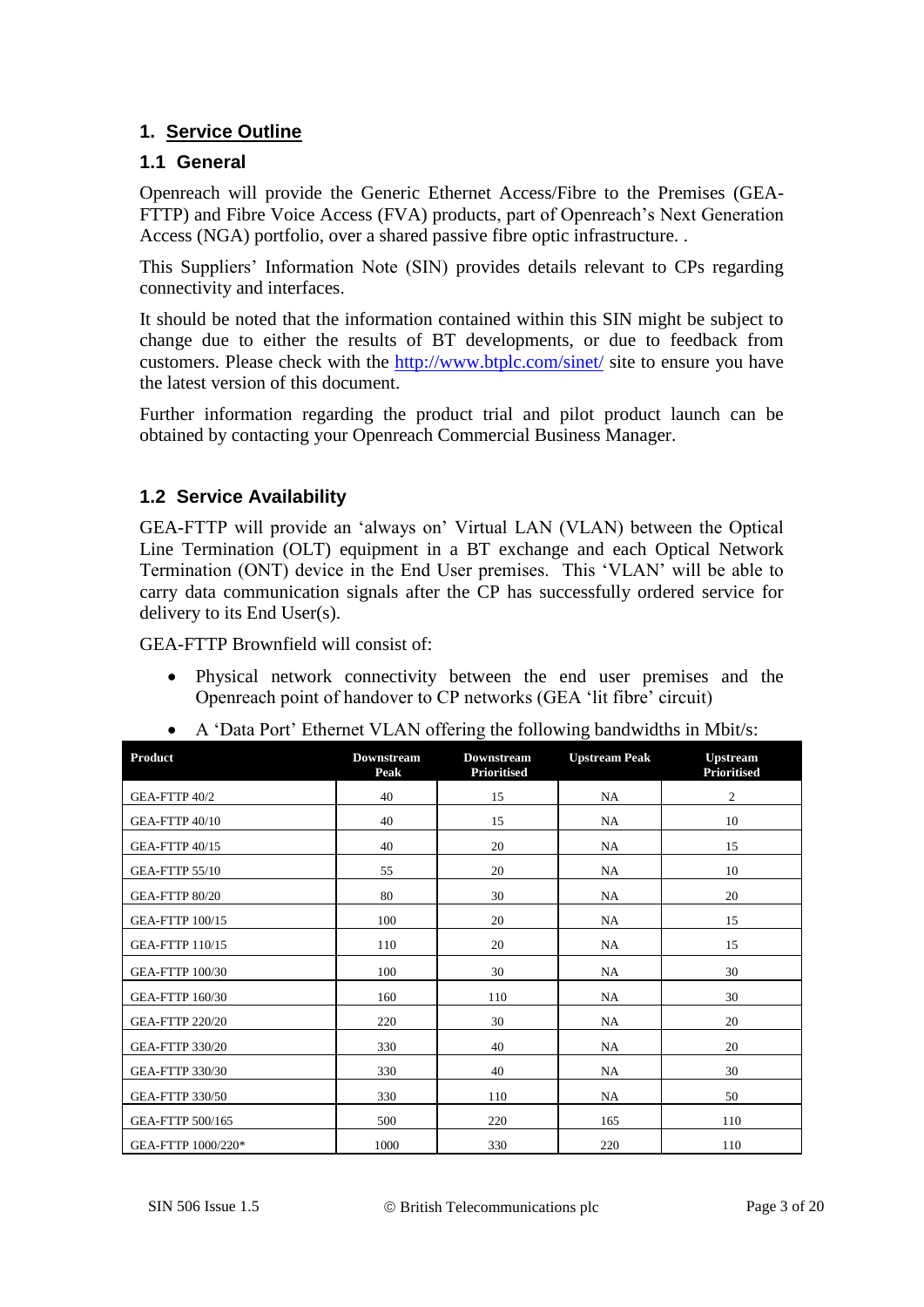*\* The 1000M product provides a max Ethernet frame throughput of 987Mbps (excluding IFG and pre-amble). This is limited by the 1000BaseT interface and Ethernet framing overheads*

FVA will provide a VLAN between the OLT equipment in a Openreach Point of Handover in a BT exchange and each ONT device in the user premises. This 'VLAN' will be able to carry voice data communication signals after the CP has successfully ordered service for delivery to its user(s). The VLAN will be terminated at the Analogue Telephone Adaptor (ATA) within the ONT.

This product provides an ATA/SIP User Agent within the ONT itself, enabling an end user to simply plug their analogue phone or existing wiring into the voice port on the ONT.

One VLAN can support a maximum of two FVA lines per ONT.

#### **1.2.1 Downstream policing**

Each individual GEA-FTTP connection is policed by Openreach on ingress to the GEA Cablelink to the product rate. The details of the policing rates and associated burst sizes are detailed [below:](#page-3-0)

| <b>Product</b>      |                                   |                    | <b>Policing parameters</b> |                          |                      |                   |
|---------------------|-----------------------------------|--------------------|----------------------------|--------------------------|----------------------|-------------------|
| Peak rate<br>(Mbps) | <b>Prioritised</b><br>rate (Mbps) | <b>Sub-Product</b> | <b>CIR</b><br>(kbps)       | <b>CBS</b><br><b>(B)</b> | <b>PIR</b><br>(kbps) | <b>PBS</b><br>(B) |
| 0.256               | 0.256                             | <b>FVA</b>         | 256                        | 7000                     | 256                  | 7000              |
| 0.512               | 0.512                             | <b>FVA</b>         | 512                        | 14000                    | 512                  | 14000             |
| 40                  | 15                                | <b>GEA-FTTP</b>    | 15040                      | 16000                    | 40000                | 71000             |
| 55                  | 20                                | <b>GEA-FTTP</b>    | 20032                      | 16000                    | 55040                | 83000             |
| 80                  | 30                                | <b>GEA-FTTP</b>    | 30016                      | 20000                    | 80000                | 100000            |
| 100                 | 20                                | <b>GEA-FTTP</b>    | 20032                      | 16000                    | 100032               | 112000            |
| 100                 | 30                                | <b>GEA-FTTP</b>    | 30016                      | 20000                    | 100032               | 112000            |
| 110                 | 20                                | <b>GEA-FTTP</b>    | 20032                      | 16000                    | 110016               | 118000            |
| 160                 | 110                               | <b>GEA-FTTP</b>    | 110016                     | 37000                    | 160000               | 142000            |
| 220                 | 30                                | <b>GEA-FTTP</b>    | 30016                      | 20000                    | 220864               | 166000            |
| 330                 | 40                                | <b>GEA-FTTP</b>    | 40000                      | 22000                    | 330048               | 204000            |
| 330                 | 110                               | <b>GEA-FTTP</b>    | 110016                     | 37000                    | 330048               | 204000            |
| 500                 | 220                               | <b>GEA-FTTP</b>    | 220032                     | 52000                    | 500032               | 251000            |
| 1000                | 330                               | <b>GEA-FTTP</b>    | 330048                     | 64000                    | 1000000              | 354000            |

#### **Table 1 : GEA-FTTP policing parameters**

<span id="page-3-0"></span>The policing behaviour is described below:

- If the CP sends a range of  $802.1p$  marked traffic  $(0,1,2,3,4)$  for the GEA data service downstream to the GEA Cablelink, the following will be observed for bursts:
	- $802.1p = 0$  marked traffic will have access to half of PBS & CBS
	- 802.1p = 1,2,3 or 4 marked traffic will have access to the full PBS  $& CBS$
- If more than PIR is sent, then random drop across  $802.1p = 0$  and demoted  $802.1p$  $= 1,2,3 \& 4$  (i.e. the CP sent traffic marked as discard ineligible above the CIR rate) will be seen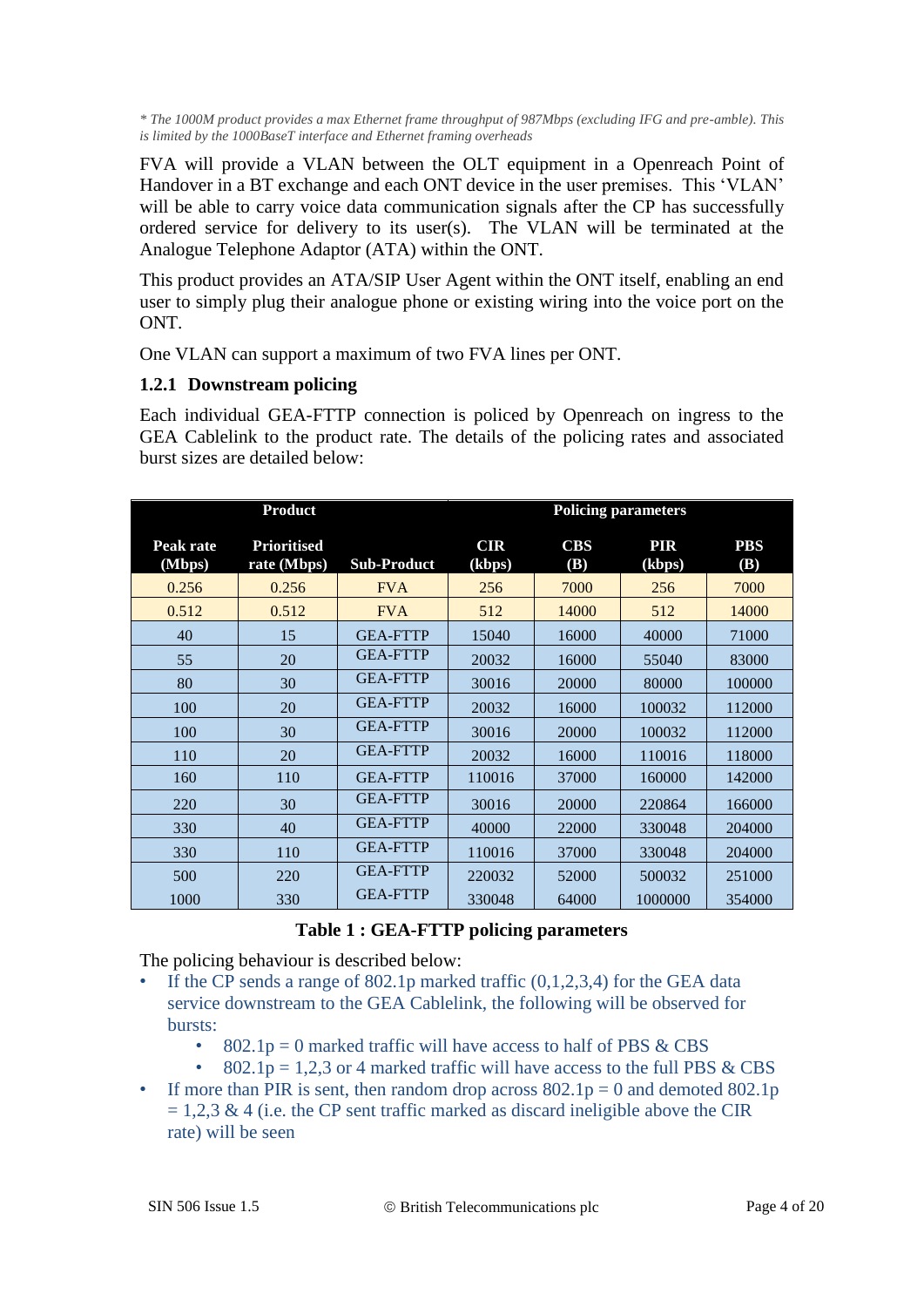• The policers act on the full packet, apart from the IFG & pre-amble i.e. VLAN tags, SA/DA, FCS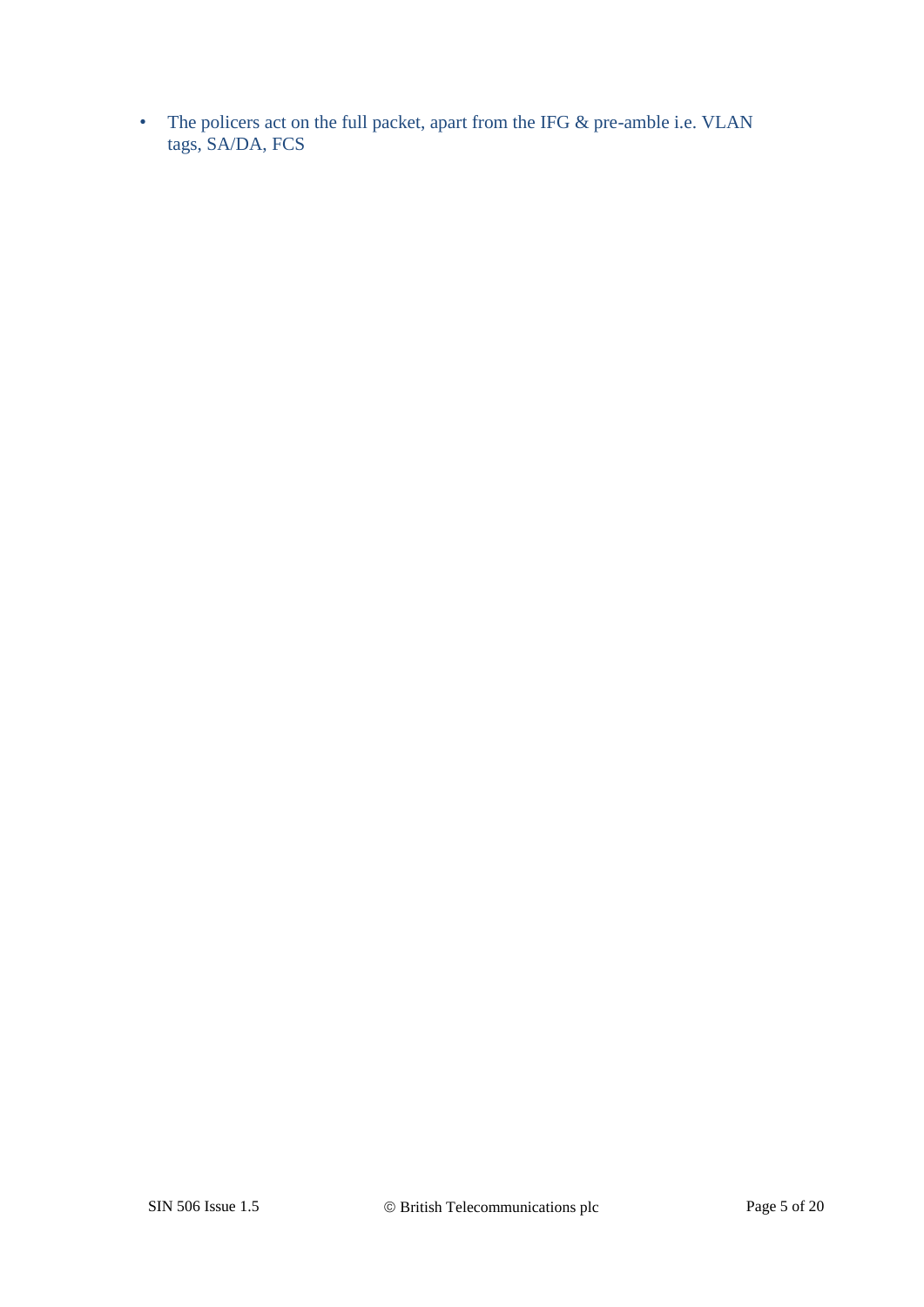#### **1.3 GEA Cablelink**

The GEA Cablelink Product will be offered for the CP to order connectivity to the L2S in the same Point of Handover building.

This will comprise

- A 1Gbit/s Ethernet port into the L2S. The Gigabit Ethernet (GE) interface will be set to auto-negotiate, 1000Base-LX (SingleMode only); or
- A 10 Gbit/s Ethernet port into the L2S. The 10 Gigabit Ethernet interface will be set to 10000Base-LR (SingleMode only); and
- Fibre connection from the port on the L2S to the location within the same Point of Handover specified by the CP

CPs will need to specify as part of the ordering process the location of their equipment/presence to which the connection should be made.



 $1000$ baseLX – 10km reach

**X** Boundary of NGA Connectivity Handover product

#### **Figure 1 - GEA Network and Connectivity Link**

SIN 506 Issue 1.5 © British Telecommunications plc Page 6 of 20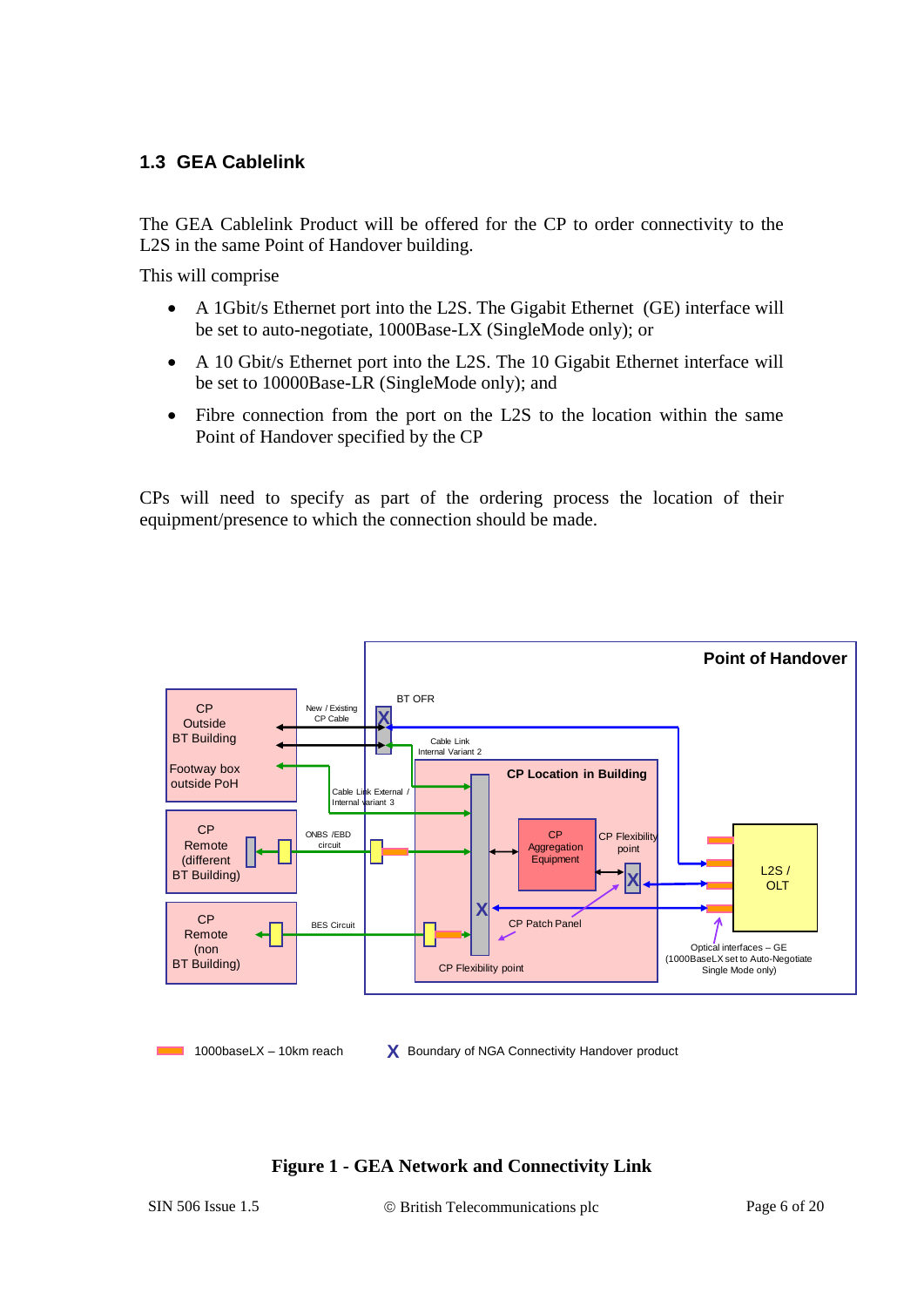#### **2. Interface Descriptions**

#### **2.1 GEA Cablelink**

#### **2.1.1 Physical connection**

The identified interface option and location for the GEA Cablelink will need to be specified by the CP, either:

- CP owned and provided Interface Panel, or
- CP owned and provided equipment interface (Ethernet port).

The interface is the connector on the end of the Openreach fibre tail.

The following physical optical interface connector types only are supported for connection to the CP provided identified interface:

- FC/PC
- $\bullet$  LC
- $\bullet$  SC

Note - Angled connectors are NOT supported.

The physical interface must be specified on the order request. Any conversion of interfaces is the CP's responsibility, i.e. the CP must provide interface converters on its card or at the interface panel, if necessary. Openreach engineers must be provided with access to the identified interface point (whether that is an interface panel or the CP's actual interface card itself) for both fulfilment and assurance purposes.

GE and 10GE Single-Mode interfaces are described in SIN 360 **Error! Reference source not found.**.

More information about the GEA Cablelink product can be found in the GEA Cablelink Product Description on the Openreach Portal (see [http://www.openreach.co.uk\)](http://www.openreach.co.uk/).

#### **2.1.2 Ethernet framesize**

The maximum supported Ethernet frame size is 1530 bytes (excluding IFG and preamble)

#### **2.1.3 VLAN Tagging Options at the GEA Cablelink for GEA-FTTP and FVA**

#### 2.1.3.1 Openreach added tags

On the GEA Cablelink, all traffic will be presented using single or double tagged on a per connection basis. Both options can be used on the same GEA Cablelink on a per GEA order basis. The tagging option to use for a specific GEA order is explicitly selected by the CP when ordering.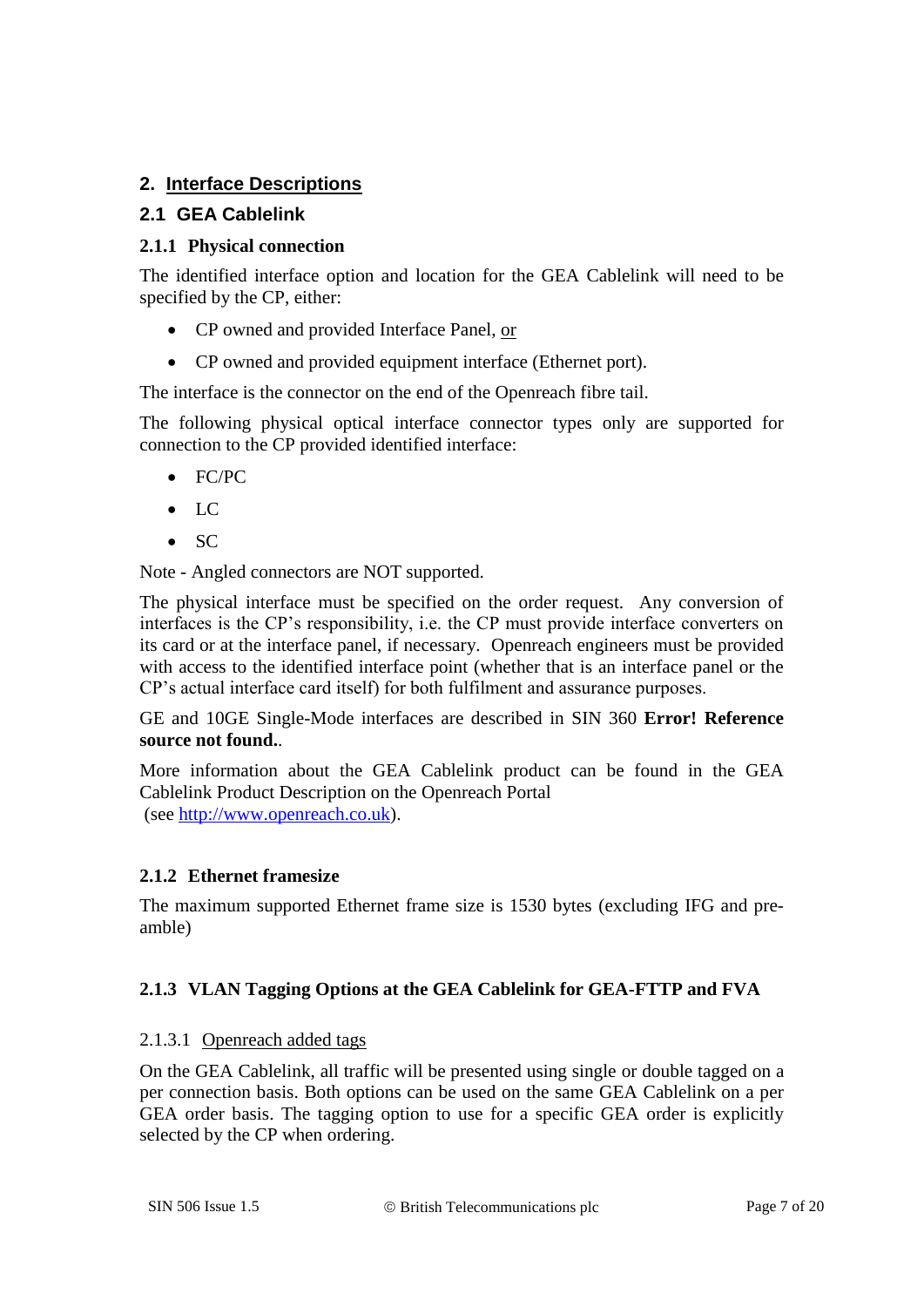The VLAN used for End User traffic is referred to as a Customer VLAN or "C-VLAN".

A CP may optionally choose to use an additional level of VLAN tagging so that C-VLANs can be grouped within another VLAN, referred to as a Service VLAN or "S-VLAN".

- Single Tagged Handover
	- o The Outer VLAN is the C-VLAN.
	- o The Outer VLAN will carry the EU traffic and will have a tag in the range 2 to 3000 or 3071 to 4094\* . Openreach will allocate the lowest available unused tag.
- Double Tagged Handover
	- o The Outer VLAN is the S-VLAN, and the Inner VLAN is the C-VLAN.
	- o Outer VLAN tag(s) must be requested via a Modify order against a GEA Cablelink (GEA Cablelink provision must be complete) before they can be used in a GEA order.
		- The Outer VLAN will have a tag in the range 2 to 3000 or 3071 to 4094.
			- The CP can specify the tag to be added; or
			- Openreach will allocate the lowest available unused tag if the CP does not specify the tag.
	- o Where double tagging is required the CP must include the Outer VLAN tag value in the GEA order.
	- o The Inner VLAN will carry the EU traffic and will have a tag in the range 2 to 4094. Openreach will allocate the lowest available unused tag.

#### 2.1.3.2 CP added tags

For GEA-FTTP, CPs can optionally add tags in the downstream direction and these will be transported transparently through to the EU CPE. These are denoted as 'X-VLANs'

For FVA, CPs cannot add tags in the downstream direction.

For GEA-FTTP, EU CPE can add tags in the upstream direction and these will be transported transparently through to the CP, with the exception of tag 0 which will be removed by Openreach (see section 2.26 - Upstream priority marking - for more details).

For FVA tags cannot be added in the upstream direction.

#### **2.1.4 Ethertype**

1

<sup>\*</sup> *Please note, Values between 3001 and 3070 are reserved for GEA Multicast.*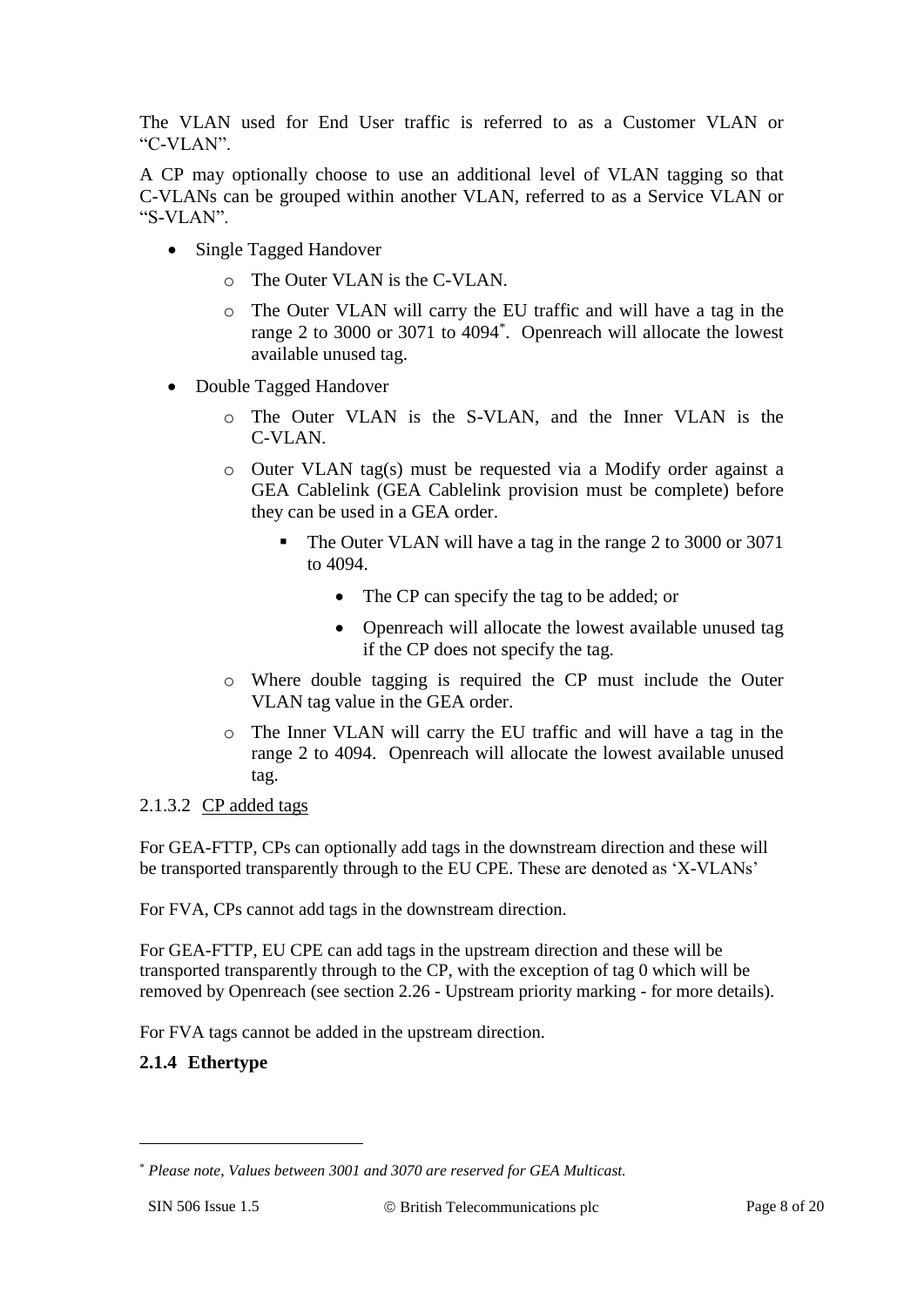The Outermost VLAN Ethertype is configurable to 0x81-00 (default) or 0x88-A8 (as per IEEE802.1ad**Error! Reference source not found.**. This applies to the GEA Cablelink as a whole and irrespective of single or double tagging of the GEA services carried.

#### **2.1.5 Downstream Priority Marking**

#### 2.1.5.1 GEA-FTTP Downstream Priority Marking

CPs can use the C-VLAN Priority Code Point (PCP) field<sup>[5]</sup> on downstream GEA-FTTP traffic on the Customer VLAN. PCP values 0, 1, 2, 3 and 4 are supported. PCP values 5, 6 and 7 are not supported and will be re-marked to 4.

In the event of congestion within the Openreach network, the markings will be used to identify which frames can be dropped first for a particular End User. PCP traffic marking is optional.

In order to allow Openreach to ensure that under congestion conditions traffic is discarded according to the CPs marking, with "can drop" traffic being dropped ahead of "should not drop" traffic, the following scheme will be used.

#### **2.1.5.1.1 Per EU / Intra EU frame drop prioritisation**

The C-VLAN PCP markings are used to identify the order in which traffic can be dropped.

- $\overrightarrow{O}$  PCP = '4, 3,2,1' = "Should Not Drop" (no drop priority differentiation between these four markings except on egress from the GPON port, and on the ONT LAN port)
- $\overline{P}$  PCP = '0' = "Can Drop"

Where Double Tagging is used, the markings must be applied to the Inner C-VLAN.

The PCP field allows the CP to influence which frames are dropped first under congestion, thus allowing loss sensitive applications to have greater protection and at the same time allow best-efforts applications to benefit from full network capacity when it is available, but at the risk of frame loss. Openreach will remark the PCP field to ensure each EU has fair access to the available network capacity as follows:

- When an end-user's "Should not drop" marked traffic is supplied below the prioritised rate, then some of that end-users "Can drop" frames will be arbitrarily promoted to "Should not drop" so that, if possible, the "Should not drop" traffic rate equals the prioritised rate.
- Where an end-user's traffic is marked "Should not drop" and exceeds the prioritised rate, then some of that end-users frames will be arbitrarily demoted to "Can drop" so that the rate of "Should not drop" traffic equals the prioritised rate.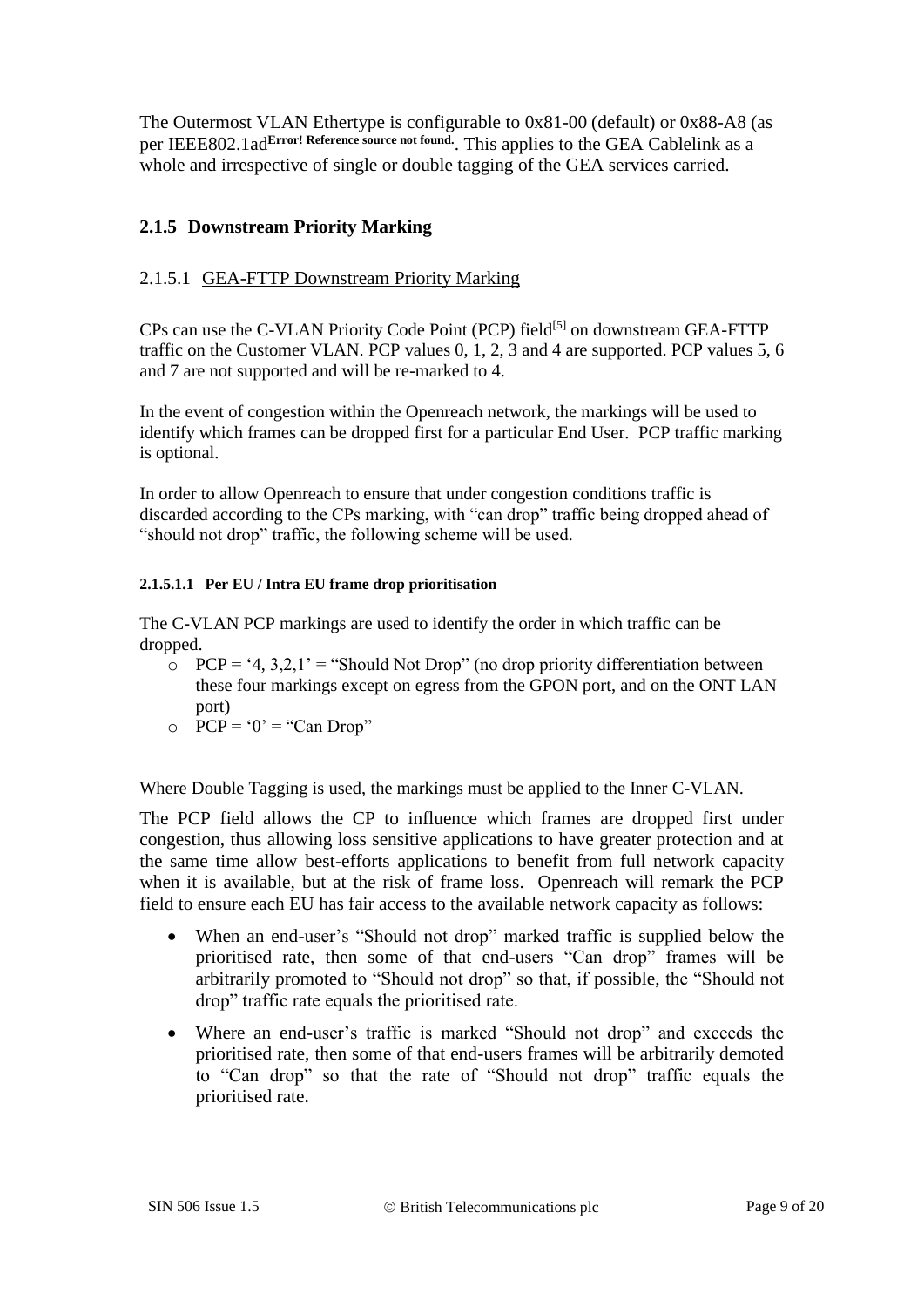Therefore for optimal performance the CP should ensure loss-sensitive traffic is marked "Should not drop" and kept within the prioritised rate of the end-user's service.

#### 2.1.5.2 FVA Downstream Priority Marking

FVA services have been allocated 802.1p value 7 (highest). This, in combination with mapping FVA Service Flows to the highest priority queues throughout the FTTP network, ensures that FVA traffic is scheduled above network management and GEA Data traffic. FVA traffic is allocated the same priority upstream and downstream.

#### **2.1.6 Downstream shaping**

The CP is expected to shape the downstream traffic to match the product downstream rate (see section [1.2\)](#page-2-0) in order to avoid excessive traffic loss.

#### **2.1.7 Intermediate Agent/DHCP Relay Agent**

Where PPPoE is detected, additional tags will be inserted into the upstream flow (PADI) by the Intermediate Agent (IA) in the OLT. Any existing tags of the same type from the CPE will be overwritten. The IA tags will be removed by the OLT in the downstream direction (i.e. from the PADO, PADS messages).

Where DHCPv4 is detected, the OLT will insert Option 82 Agent information field into the upstream flow (DHCP Discover). The Option 82 field will be removed by the OLT in the downstream response (DHCP Offer).

Where DHCPv6 is detected, the OLT will employ a Lightweight DHCPv6 Relay Agent (LDRA) at certain locations to insert Options 17, 18 and 37 into the upstream flow (e.g. DHCP Solicit):

- Option 17 'Vendor-specific Information": Includes sub-options for reporting line characteristics such as line rate
- Option 18 'Interface-ID option': Used to identify the interface
- Option 37 'Remote-ID option': Used to identify the client

The Option fields will be removed by the OLT in the downstream response (e.g. DHCP Offer).

The following information will be supplied. Note - any information in these fields from the end user will be over-written

- **Agent Remote ID** 63 character field value is either
	- o Value supplied by CP during provide / modify
		- From character set  $a \sim z$  A $\sim$ Z 0 $\sim$ 9 @ . \_ ( ) / + : (Note space character is NOT supported)
		- Invalid characters in the order will cause order rejection

or

o DeviceName/S VLAN ID/Frame No\_Slot No\_Port No/uservlan/C VLAN ID if the CP does not set a value to be used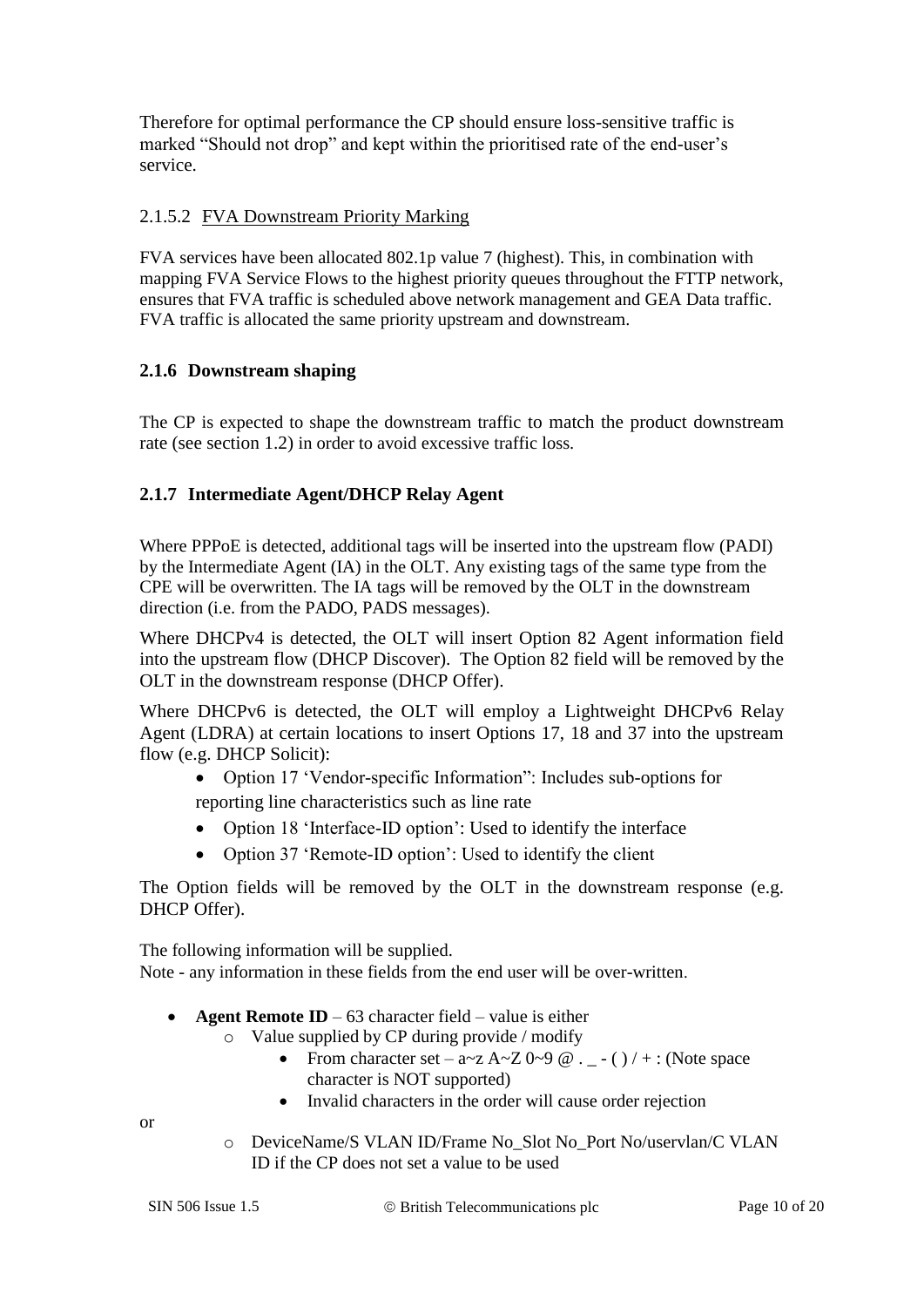- Changes if the port is changed for any reason cannot be guaranteed to be constant
- Any value supplied from any modem will be over-written

#### **Agent Circuit ID**

- o access-Node-Identifier xpon frame/slot/port :ontid.gemport.c-vlan-id
	- The "frame/slot/port" value will change if port used is changed eg after port / card failure

#### 2.1.7.1 DHCPv4/v6 Port Numbers

The expected UDP port numbers in the DHCP messages are detailed in the table below:

| <b>Scenario</b>    | <b>Expected Destination MAC</b><br>address towards server | <b>UDP</b> Port numbers<br>towards ONT | <b>UDP</b> Port numbers<br>from ONT |
|--------------------|-----------------------------------------------------------|----------------------------------------|-------------------------------------|
| DHCP <sub>v4</sub> | <b>Broadcast</b>                                          | Dst: 67, Src: 68                       | Dst: 68, Src: 67                    |
| DHCP <sub>v6</sub> | <b>Multicast</b>                                          | Dst: 546, Src: 547                     | Dst: 547, Src: 546                  |
| DHCPv4 L2 Relay    | <b>Broadcast</b>                                          | Dst: 67, Src: 68                       | Dst: 68, Src: 67                    |
| DHCPv4 L3 Relay    | Unicast                                                   | Dst: 67, Src: 67                       | Dst: 67, Src: 67                    |
| DHCPv6 L2 Relay    | <b>Multicast</b>                                          | Dst: 546, Src: 547                     | Dst: 547, Src: 546                  |
| DHCPv6 L3 Relay    | Unicast                                                   | Dst:547, Src: 547                      | Dst:547, Src: 547                   |

#### **Table 2 : UDP port numbers for DHCP**

The use of other UDP port numbers may result in the DHCP packets being silently discarded by the Openreach network.

#### 2.1.7.2 Inverted DHCP/PPPoE

The scenarios shown in the diagram below, where a DHCP Server or BRAS is located at an End Users premises served by FTTC or FTTP are not currently supported by the GEA Data service. This may result in dropped session initiation frames and will result in the below scenarios not being able to successfully operate.



**Figure 2 – Inverted DHCP/PPPoE**

#### **2.1.8 Ethernet OAM**

CPs can send Ethernet OAM information end-to-end across their GEA-FTTP connection at MD Levels 3 and above. For FVA connections only Level 2 (up to the ONT) is available for CPs.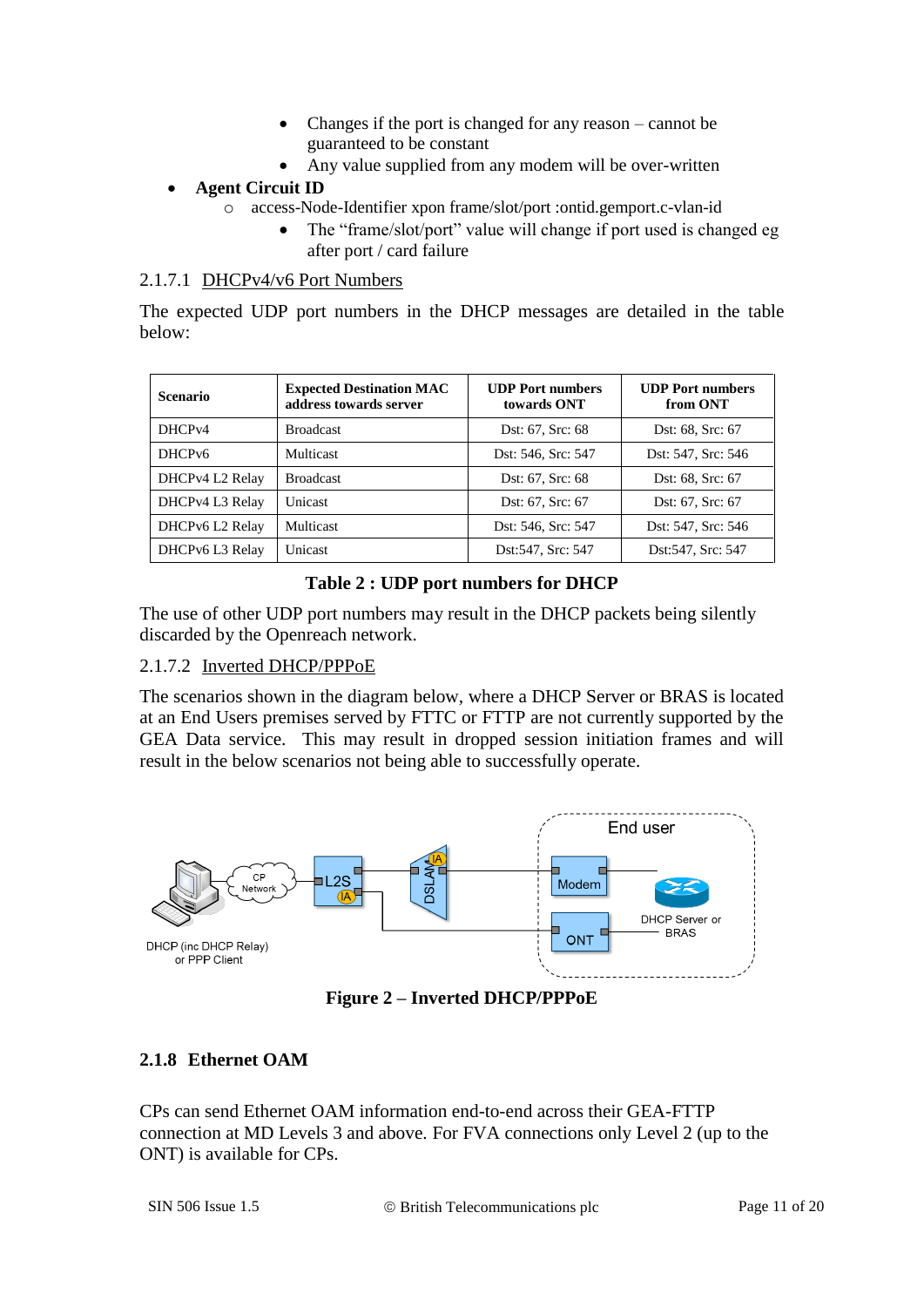CPs can also test their GEA-FTTP circuits end-to-end between the CP's equipment and the ONT. To do this CPs must use Multicast Loopback Messages (MC LBMs) as described in ITU-T Y.1731<sup>[8]</sup> at MD Level 2 with a destination MAC address of 01-80-C2-00-00-32. The MC LBMs must be transmitted at a maximum rate of 1fps.

Working overview of OAM as follows:

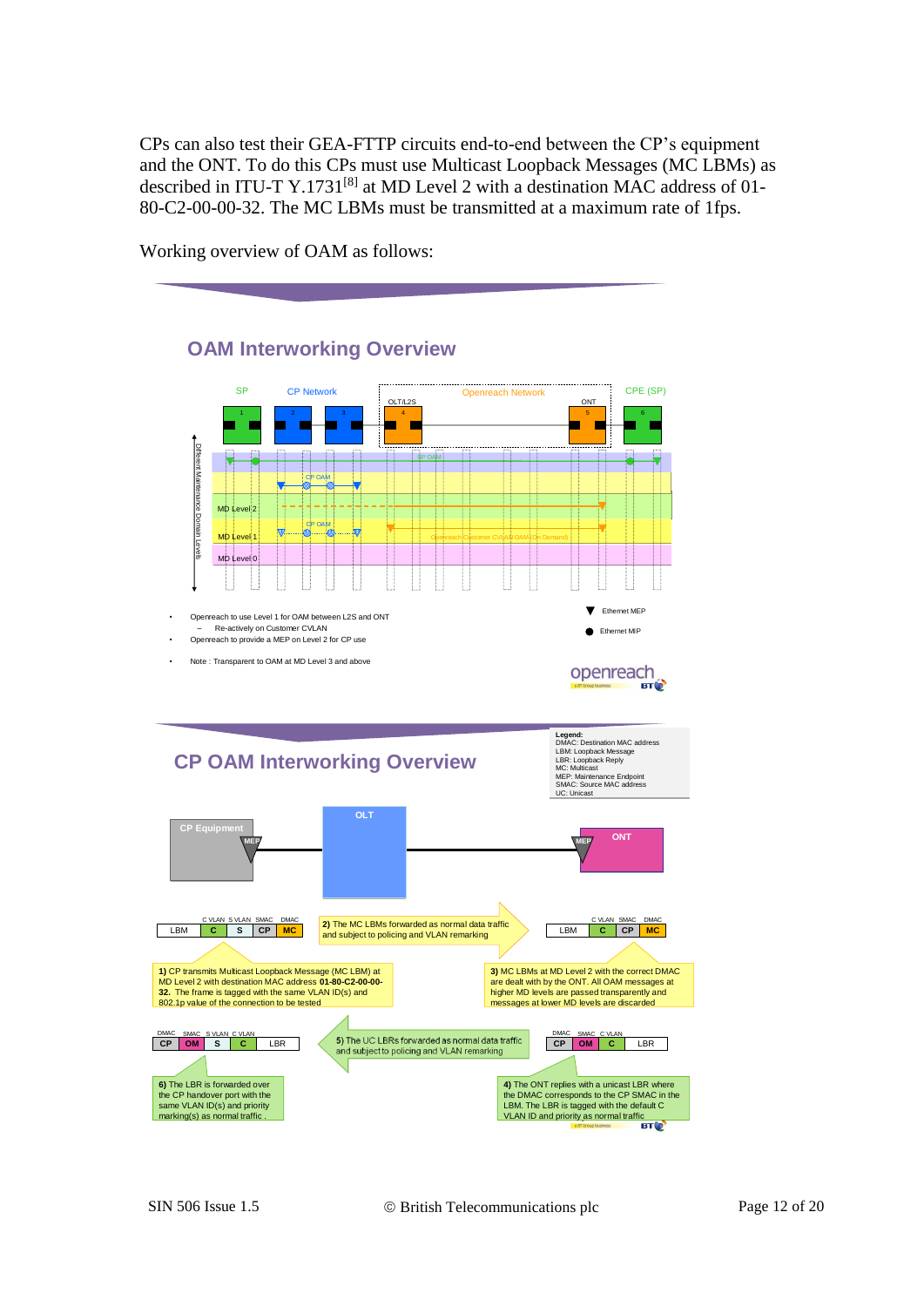#### **2.1.9 Transparency**

GEA-FTTP will be transparent to all valid Ethernet frames except:

- $\bullet$  802.3x PAUSE<sup>[6]</sup> Local link flow control protocol
- Slow Protocols Set of protocols that includes LACP and 802.3ah OAM
- 802.1X Authentication<sup>[7]</sup> Authentication protocol
- Physical layer signalling such as auto-negotiation

Protocol transparency is not applicable to FVA.

#### **2.1.10 Frame duplication**

CP equipment must observe Ethernet bridging rules. In particular frames sent from Openreach to the CP must not be reflected back to the Openreach network with source MAC unaltered. This applies both downstream at the Cablelink port and upstream at the modem or DSL port.

#### **2.1.11 Multicast IP Group Addresses**

Since the multicast MAC address is derived from the IP group address, CPs shall ensure that IP group addresses are unique in the lower 23 bits.

#### **2.2 FVA Specifics**

#### **2.2.1 Digit Maps**

Digit maps control the transmission of dialled digit information. The string defines the criteria to be met as digits are collected before an outgoing request. Openreach will have a set of digit maps which will be pre-loaded and CPs should only need to supply the appropriate digit map name as part of an FVA order. If the CP wishes to use their own digit map, they will need to be registered with Openreach.

#### 2.2.1.1 Digit Map upload

CP can upload their own digit maps, for private numbering schemes etc., Digit maps cannot be updated or modified. They can only be added or deleted.

When uploading a digit map, the Inter Digit Timer (Long Digit Timer) and the Short Digit Timer (S) should also be provided. See [2] and ND1646 (Reference [3])

#### 2.2.1.2 Number of digit map supported

Each ATA port can support a single digit map, the maximum number of digit maps per ONT is limited by the number of ATA ports it supports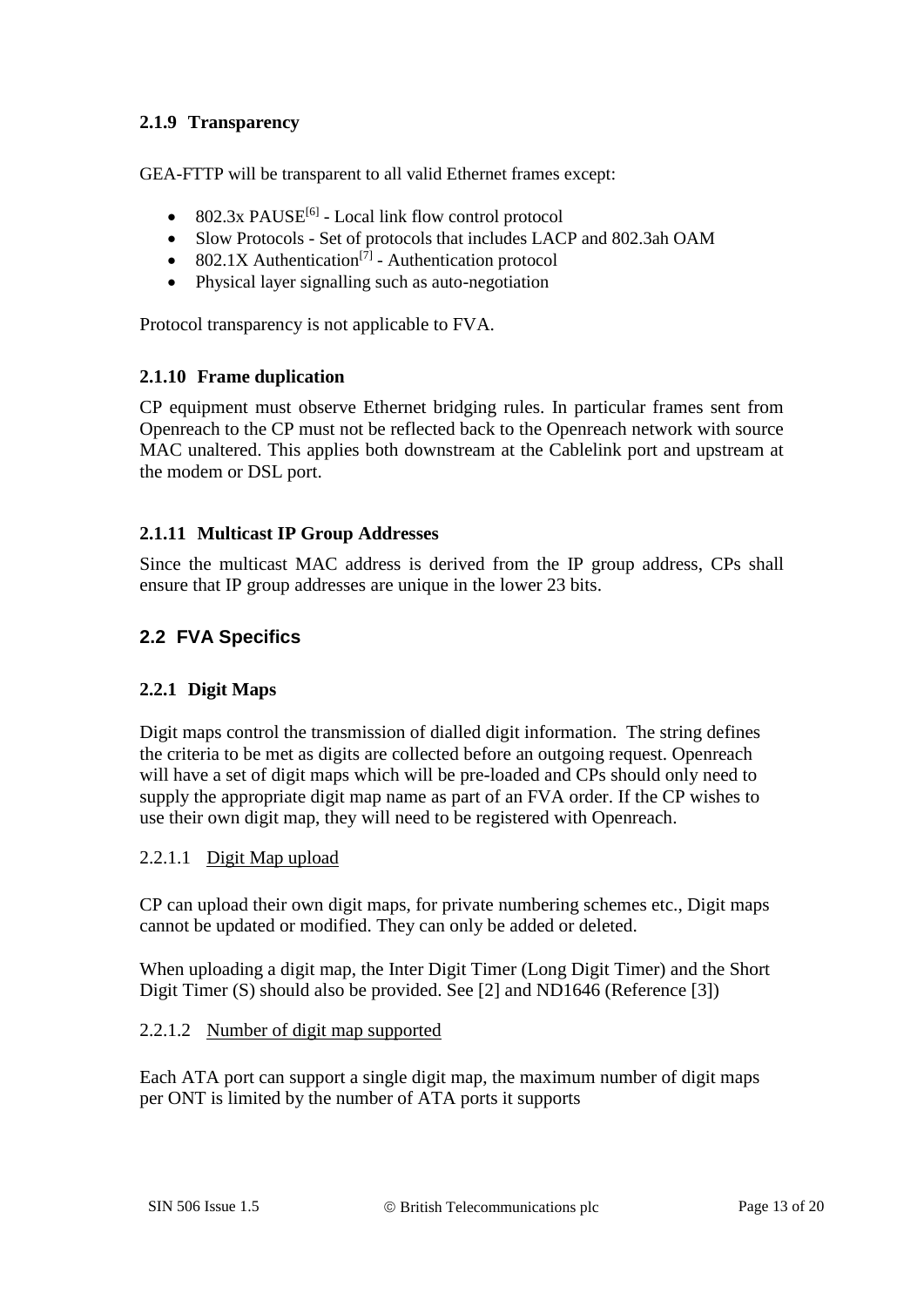#### **2.2.2 Variable parameters**

These are configurable parameters to be provided by the CP to the Openreach as part of the FVA order. See ND1646 (Reference [3])

IP addresses specified as variable parameters must confirm to the IPv4 standard. IPv6 is not currently supported.

#### **2.2.3 Analogue Telephone Adaptor (ATA)**

The FVA Service will support a single CP per ONT and a single voice service per ATA port..

For ATA capabilities and functionalities please refer to SIN  $351^{[2]}$ .

#### **2.2.4 Synchronisation**

For FVA the head end 'OLT' will be synchronised to a BT synchronisation platform to support carrier grade voice services delivered via an ATA embedded within the ONT. The OLT will distribute synchronisation to all connected ATAs. Each OLT has internal clock with 4.6ppm accuracy. On BT clock source failure, ONT/ATA will lose its clock and revert to OLT free running clock.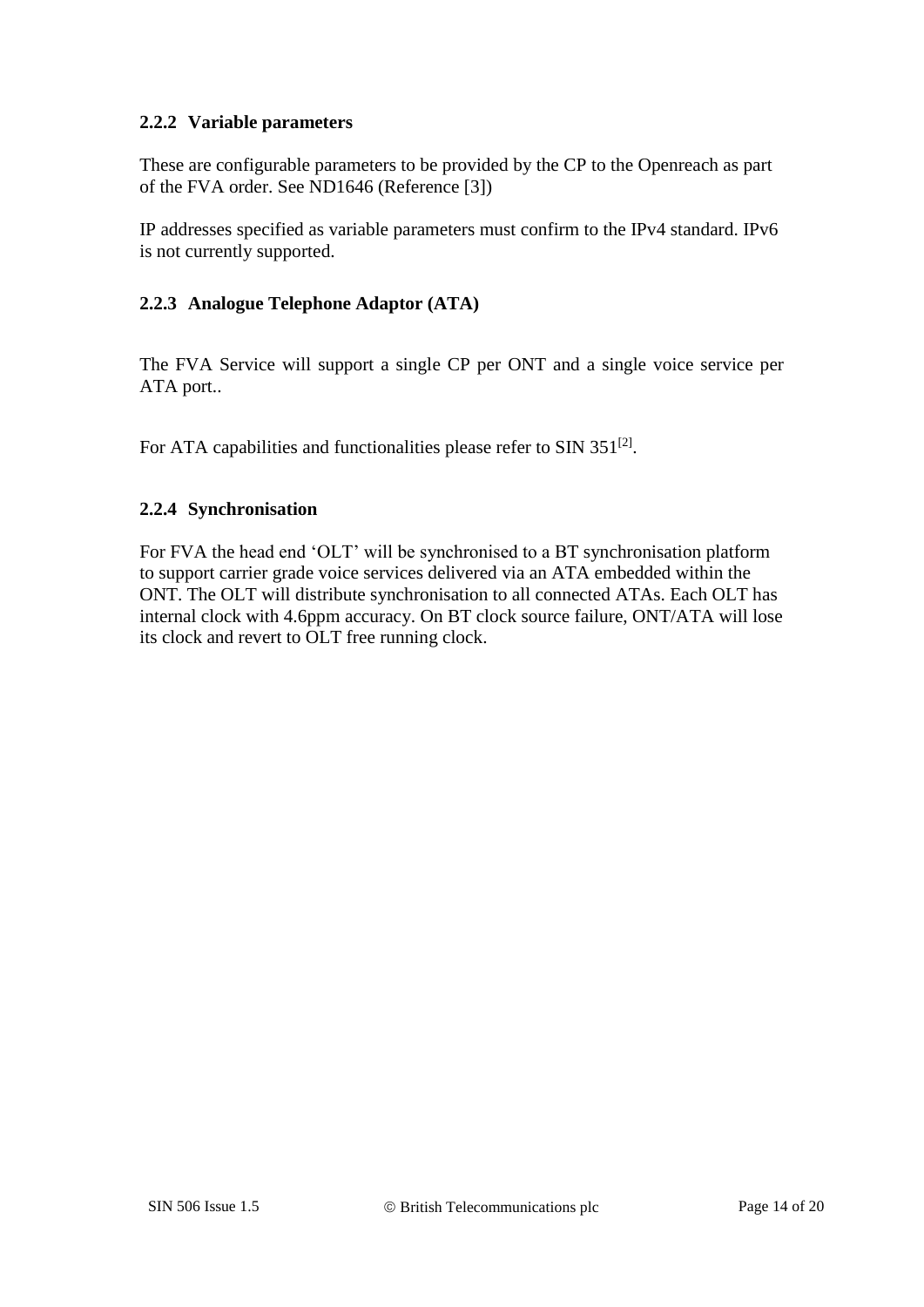#### **2.3 ONT Technical Specification**

The ONT provided is dependent on the active electronics deployed in the serving exchange.

#### **2.3.1 1+1 ONT**

The ONT will be supplied within an external enclosure that will also house a separate battery back up unit



#### **Figure 3 1+1 ONT enclosure**

The ONT has:

- One 10/100/1000 Base-T Ethernet data interfaces
- Auto-negotiation and MDI/MDIX auto-sensing.
- Data transferring at wire-speed for all packet size.
- Built-in layer-2 switch
- One voice port, BT601A connector for FVA services

The technical specification of the interface connections provided by the ONT device for Ethernet physical interfaces are described in SIN 360 – Ethernet Customer Interfaces, Interface Characteristics.

#### **2.3.2 4+2 ONT**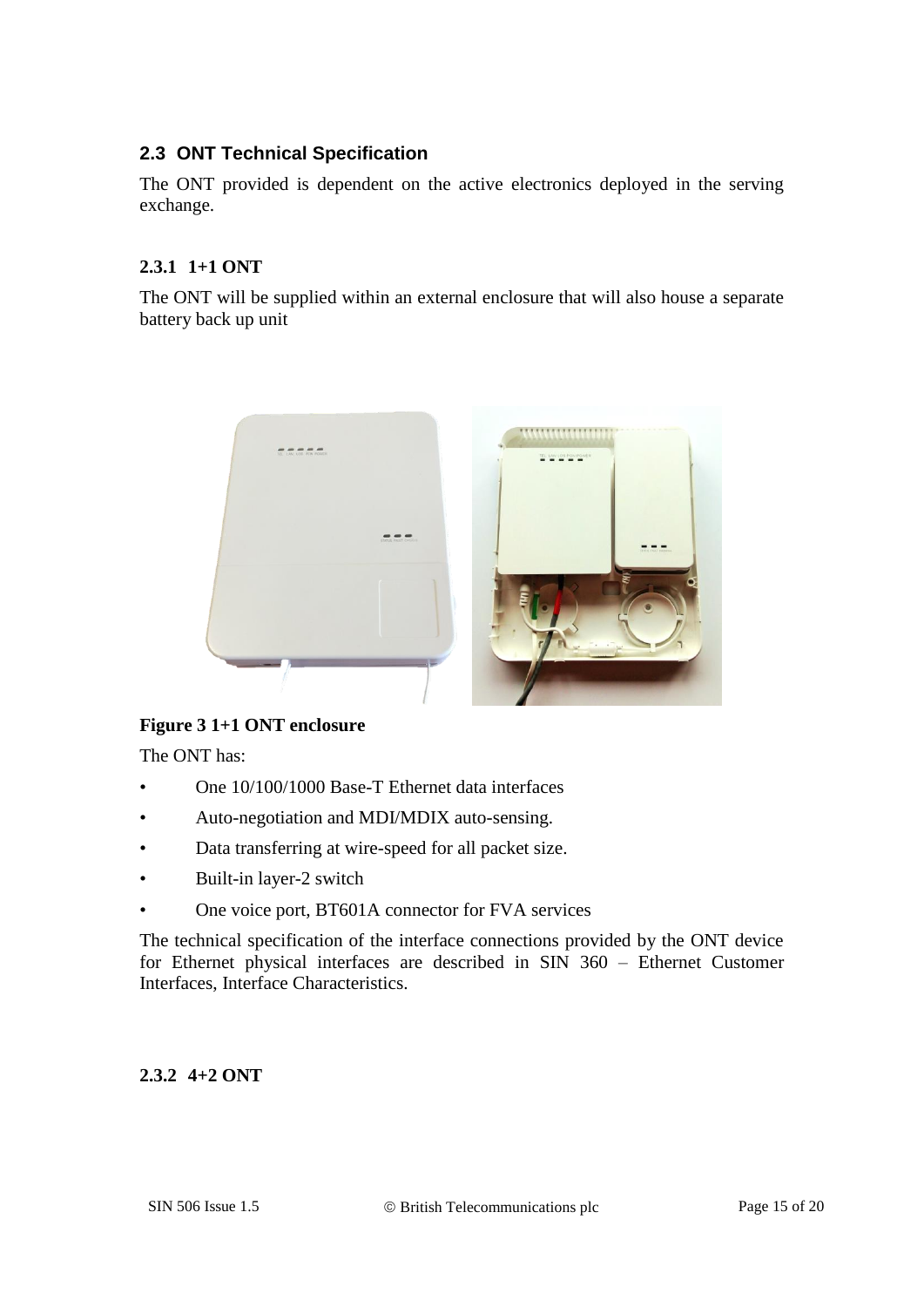

**Figure 4 – Type 1 ONT showing ports and LEDs**



**Figure 3 – Type 2 ONT showing ports and LEDs**

The ONT has:

- Four 10/100/1000 Base-T Ethernet data interfaces
- Auto-negotiation and MDI/MDIX auto-sensing.
- Data transferring at wire-speed for all packet size.
- Built-in layer-2 switch
- Two voice ports, BT601A connectors for FVA services

The technical specification of the interface connections provided by the ONT device for Ethernet physical interfaces are described in SIN 360 – Ethernet Customer Interfaces, Interface Characteristics.

#### **2.3.3 ONT Size**

The dimensions  $(H \times W \times D)$  for the ONTs are:

1+1 Enclosure 134 mm x 115 mm x 25 mm

4+2 Type 1 195 mm  $\times$  155 mm  $\times$  34 mm.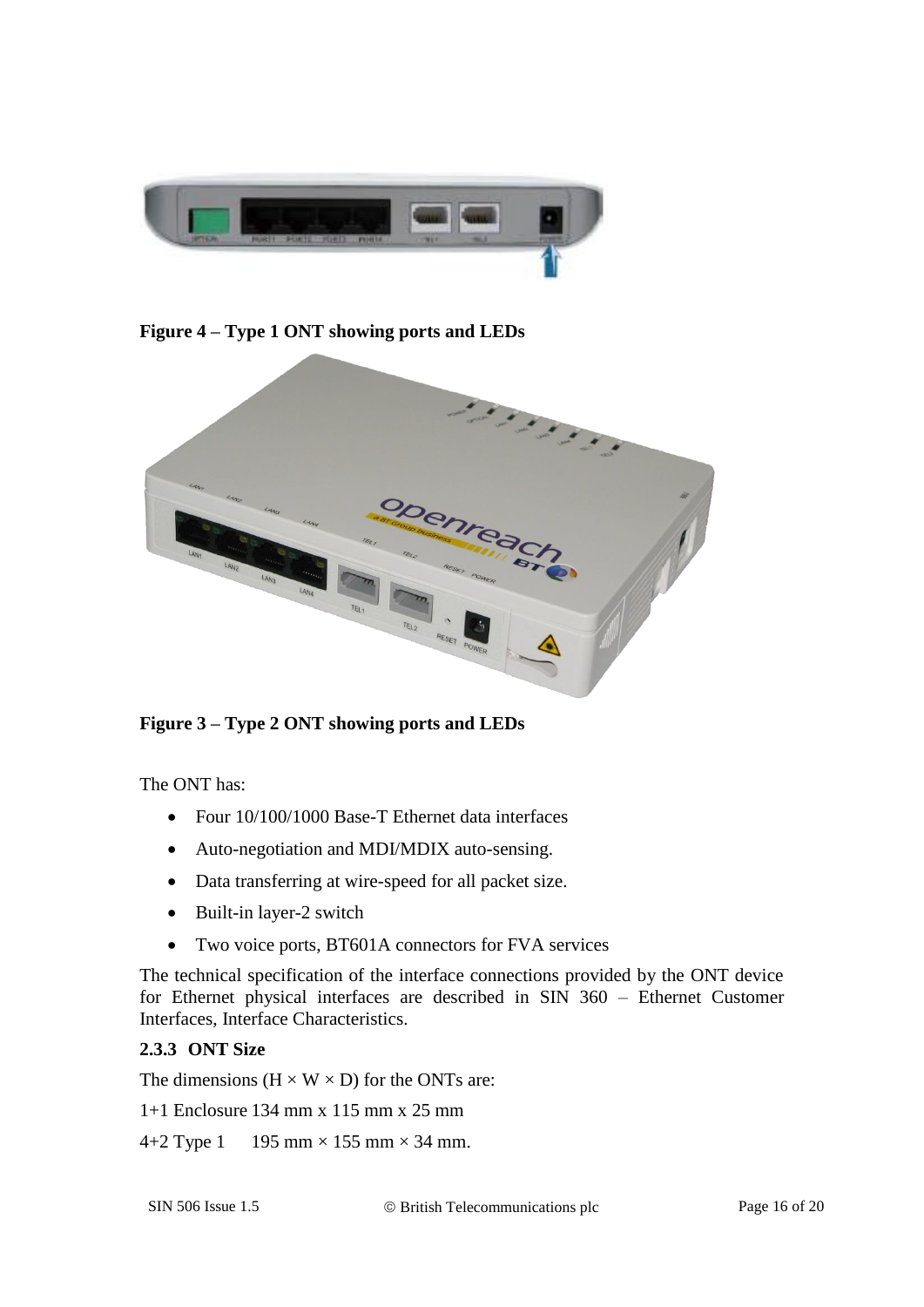#### **2.3.4 Power Supply**

The power supply to the ONT will be a single, low voltage power interface including the capability for battery backup when available. The PSU will be suitable for use with standard domestic UK supplied 230V (AC). The power consumption is <12 W.

- ONT Power supply  $11 14$  V DC, 1 A
- Power adapter input  $100 240$  V AC,  $50 60$  Hz Power consumption Minimum: 6 W, Maximum: 12 W, Average: 7.5 W

#### **2.3.5 Battery Backup Unit**

The battery backup unit uses 4 2000 mAH-NiMH BYD rechargeable AA batteries 1.2V

#### **2.3.6 Electrical Safety**

The ONT is compliant with BS EN 60950-1 "Information technology equipment. Safety. General requirements": [http://www.bsigroup.com.](http://www.bsigroup.com/)

#### **2.3.7 ONT Housing**

The ONT will be fixed to a wall within 1m of a fixed power socket.

#### **2.3.8 Upstream shaping**

• The CP is expected to shape the upstream traffic to match the chosen upstream rate – see section [1.2.](#page-2-0)

In addition, the CP should consider the impact of upstream capacity on its GEA Cablelink.

- Openreach will shape traffic into the GEA Cablelink. This shaping will treat all GEA-FTTP Data traffic equally. Specifically, it will not make use of any markings applied by the CPE.
- Openreach will not explicitly manage traffic at an individual inner tag or outer tag level.

#### **2.3.9 Upstream priority marking**

CPs can (optionally) prioritise upstream traffic from the CPE to the ONT by marking their traffic with IEEE 802.1p markings in a VLAN:

- 802.1p = 6 or  $7 >$  High priority
- $802.1p = 4$  or 5
- $802.1p = 2$  or 3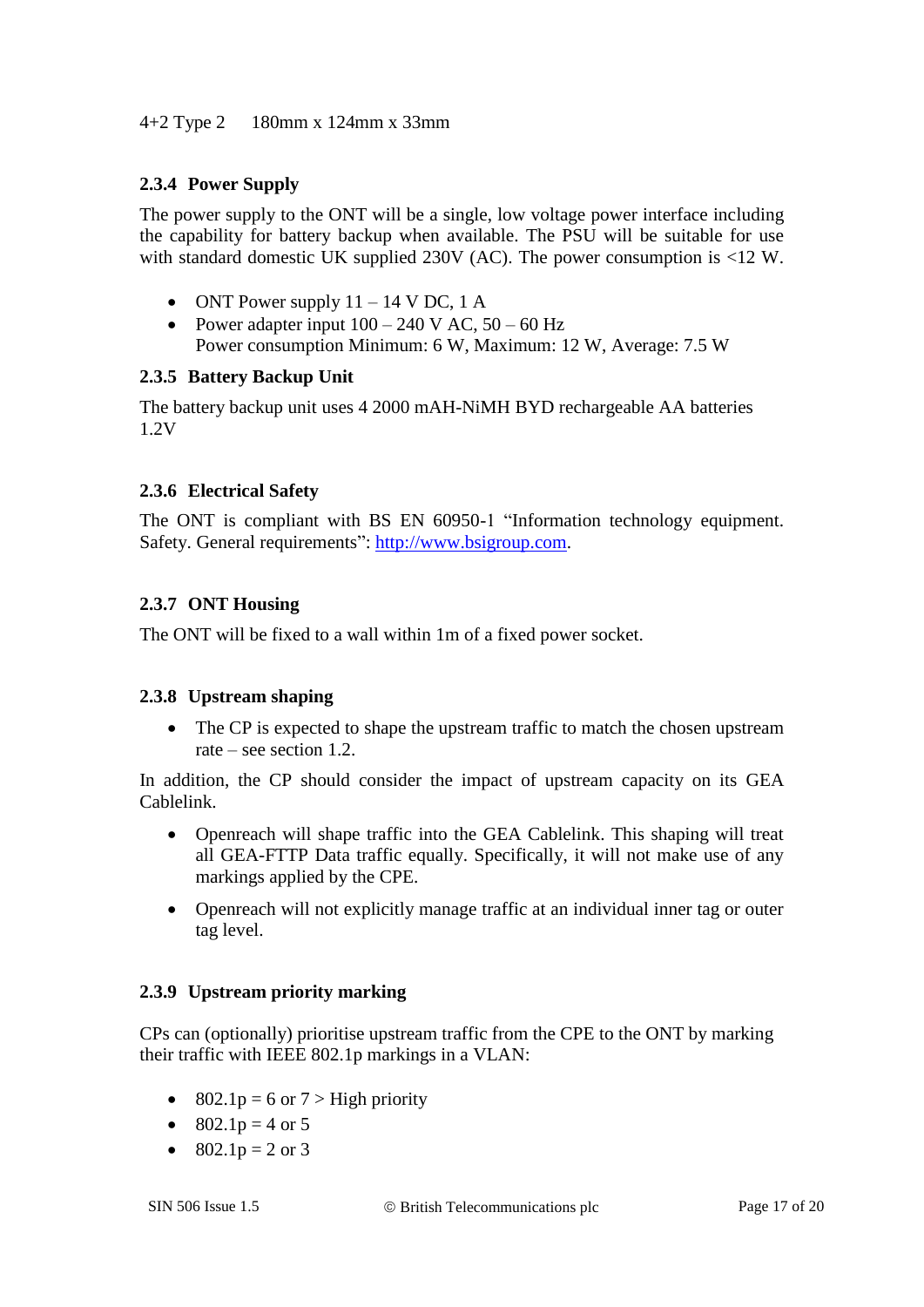$\bullet$  802.1p = 0 or 1 > Low priority

High priority frames will be sent from the ONT ahead of the low priority frames via a strict priority queuing mechanism.

Handling of the VLAN tag varies.

- VLAN ID =  $0:$  VLAN tag is stripped out by the ONT (802.1p markings still used for prioritisation)
- VLAN ID  $\neq$  0 : VLAN tag will be forwarded to the CP (where this tag is forwarded, the CP must be able to handle this additional tag)

#### 2.3.9.1 FVA Upstream Priority Marking

Both the FVA media and signalling traffic will be incorporated into the same CVLAN by the ATA, and the CVLAN will be marked with 802.1p priority seven (7). The voice media and signalling frames will therefore be scheduled at the same priority through the Openreach FTTP network. The ATA will however differentiate signalling and media via Differentiated Services Code Point (DSCP) values as per  $ND1646^{[3]}$ . These are detailed in [Table 3](#page-17-0) below. The DSCP markings are not used in the Openreach network for any scheduling decisions, but can be used by the CP in their own network.

| <b>Traffic Type</b> | <b>Class</b> | <b>DSCP Marking</b> |
|---------------------|--------------|---------------------|
| Media               | FF           | 101110(46)          |
| Signalling          | AF31         | $011\ 010\ (26)$    |

|  |  | Table 3 : DSCP mappings for FVA |  |  |
|--|--|---------------------------------|--|--|
|--|--|---------------------------------|--|--|

#### <span id="page-17-0"></span>**3. References**

| $[1]$             | <b>SIN 360</b> | Ethernet Customer Interfaces, Interface Characteristics.                                                        |
|-------------------|----------------|-----------------------------------------------------------------------------------------------------------------|
| $[2]$             | <b>SIN351</b>  | BT Public Switched Telephone Network (PSTN): Technical<br>Characteristics Of The Single Analogue Line Interface |
| $[3]$             | ND1646         | ND1646 NGA-Telephony; Management V1.1.1<br>http://www.niccstandards.org.uk/publications/index.cfm               |
| [4]               | IEEE802.1ad    | Virtual Bridged Local Area Networks, Amendment 4: Provider<br><b>Bridges</b>                                    |
| $\lceil 5 \rceil$ | 802.1D-2004    | IEEE Standard for Local and metropolitan area networks - Media<br>Access Control (MAC) Bridges                  |
| [6]               | 802.3x         | <b>Flow Control</b>                                                                                             |
| $[7]$             | 802.1x         | <b>Port Based Network Access Control</b>                                                                        |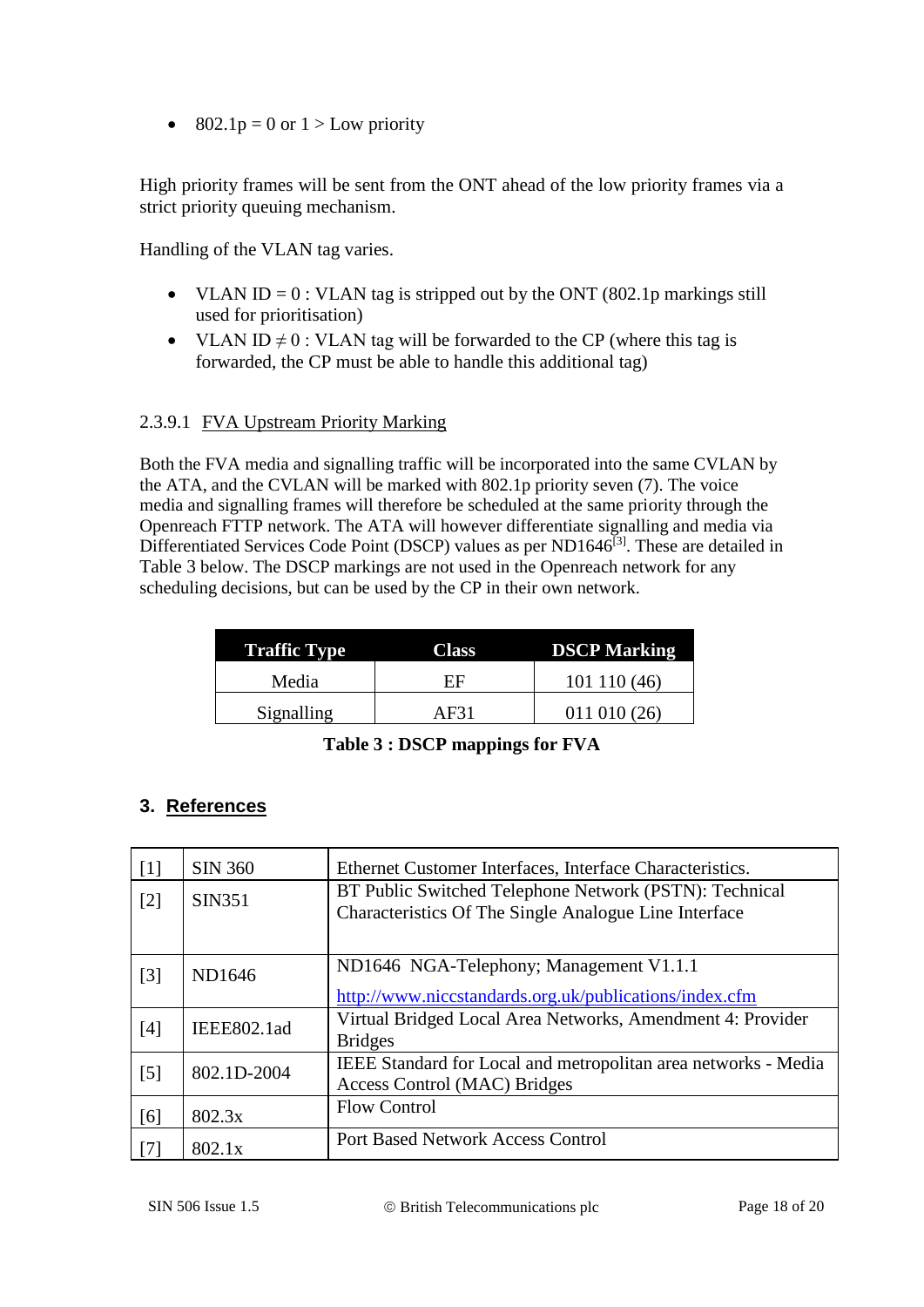|  | $\overline{ITU-TY.1731}$ | OAM functions and mechanisms for Ethernet based networks |
|--|--------------------------|----------------------------------------------------------|
|--|--------------------------|----------------------------------------------------------|

# **4. Abbreviations**

| <b>ATA</b>      | Analogue Telephone Adaptor                                           |
|-----------------|----------------------------------------------------------------------|
| <b>BS EN</b>    | British Standards - English                                          |
| CP              | <b>Communications Provider</b>                                       |
| <b>CPE</b>      | <b>Customer Premises Equipment</b>                                   |
| <b>CVLAN</b>    | <b>Customer VLAN</b>                                                 |
| <b>DHCP</b>     | <b>Dynamic Host Configuration Protocol</b>                           |
| <b>DLM</b>      | <b>Dynamic Line Management</b>                                       |
| <b>DSCP</b>     | Differentiated Services Code Point                                   |
| <b>DSL</b>      | Digital Subscriber Line                                              |
| <b>DSLAM</b>    | Digital Subscriber Line Access Multiplexer                           |
| IEEE 802.1p     | 3 bit field within a VLAN used to indicate priority                  |
| EU              | <b>End User</b>                                                      |
| FC/PC           | Fixed Connection – fibre optic connector                             |
| <b>FTTP</b>     | Fibre To The Premise                                                 |
| <b>FVA</b>      | <b>Fibre Voice Access</b>                                            |
| <b>GEA</b>      | <b>Generic Ethernet Access</b>                                       |
| ID              | Identifier                                                           |
| <b>IEEE</b>     | Institute of Electrical and Electronics Engineers                    |
| <b>IFG</b>      | Inter-Frame Gap                                                      |
| L2S             | Layer 2 Switch                                                       |
| LC              | <b>Local/Lucent Connector</b>                                        |
| <b>MDI/MDIX</b> | Medium Independent interface (cross-over) – Ethernet port connection |
| <b>NGA</b>      | <b>Next Generation Access</b>                                        |
| <b>NTE</b>      | <b>Network Termination Equipment</b>                                 |
| <b>OAM</b>      | Operations, Administration, Maintenance                              |
| <b>OLT</b>      | <b>Optical Line Termination</b>                                      |
| <b>ONT</b>      | <b>Optical Network Termination device</b>                            |
| <b>PADI</b>     | PPPoE Active Discovery Initiation                                    |
| <b>PADO</b>     | PPPoE Active Discovery Offer                                         |